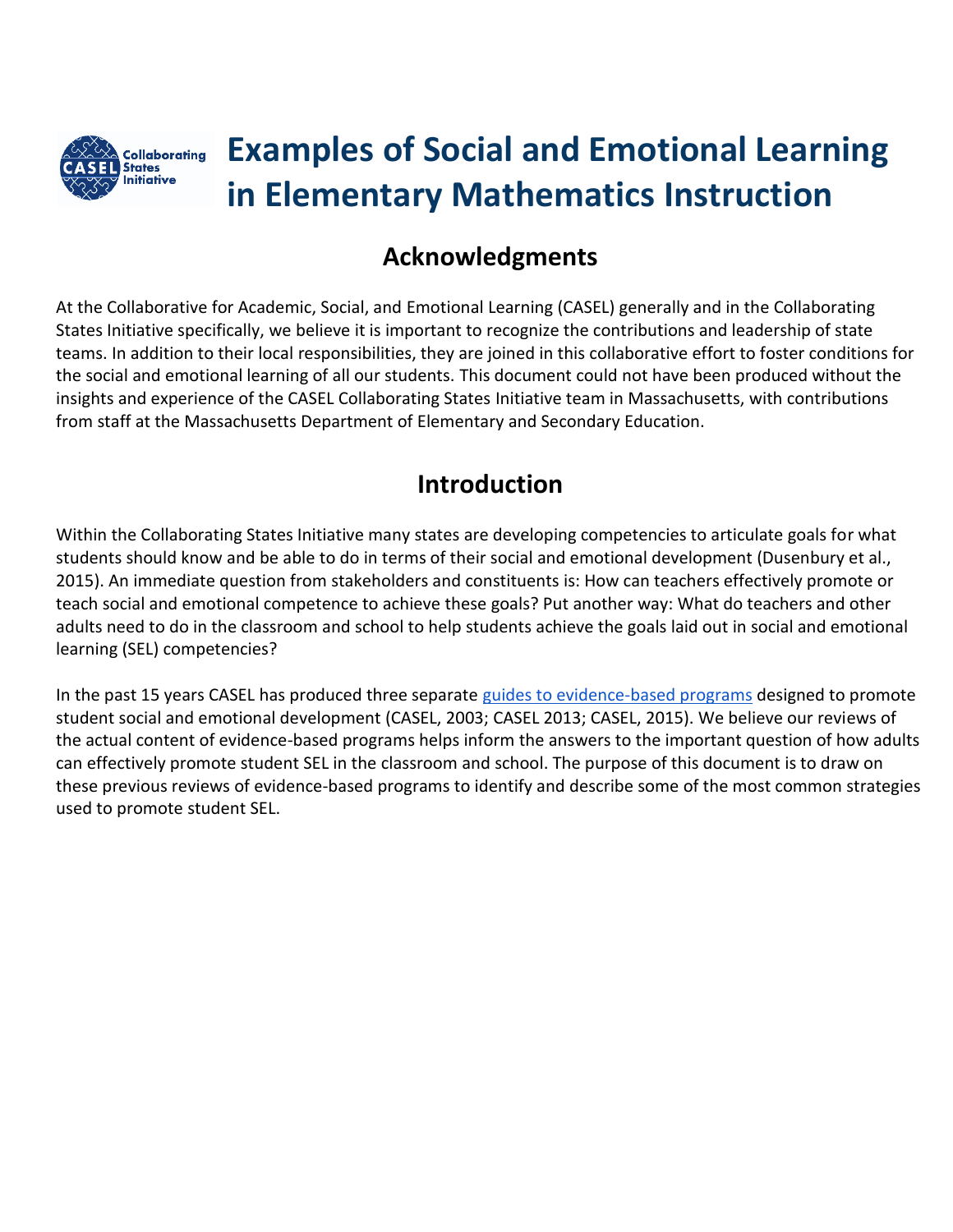A Mathematics curriculum is enhanced when it is intentional about developing social and emotional learning (SEL) core competencies.

- **Self-Awareness and Self-Management**. All education is based on the implicit assumption that students will have the self-awareness and self-management skills necessary to recognize their feelings, calm themselves, and focus their attention sufficiently so they can effectively participate in learning, including Mathematics. Further, all learning, including Mathematics, assumes that students will have basic goal-setting skills to complete academic assignments.
- **Social Awareness**. Effective participation in all educational activities, including Mathematics, depends on students' ability to understand and observe important social norms of the class, recognize there are diverse approaches to problemsolving, and understand that the approaches of others can help us identify new and improved strategies ourselves. Further, empathy and perspective-taking are critical skills when applying mathematical reasoning to realworld problems.
- **Relationship Skills**. Success in Mathematics and other academic subjects depends on effective communication skills, including how to listen well and how to ask questions, as well as broader social skills such as how to effectively seek help when one doesn't understand academic content. Cooperative learning and group problem-solving are anchored in relationship skills.
- **Responsible Decision-Making**. Mathematics assumes that students will have the basic ability to evaluate options and make effective decisions to complete assignments.

Mathematics can be enhanced when instruction and teaching practices are *explicitly* designed to promote all five core competencies of SEL. Indeed, we know from rigorous research that curriculum and instruction that are intentional about giving students the chance to develop core social and emotional competencies of self-awareness, self-management, social awareness, relationship skills, and responsible decision-making significantly increase academic achievement, improve attitudes and behaviors, decrease negative behaviors and discipline problems, and reduce emotional distress.<sup>1</sup> Effective Mathematics instruction builds upon these competencies to drive student learning and engagement.

For example, through Mathematics, educators can support students to:

- See connections between current tasks and their personal interests **(self-awareness).**
- Develop skills for focusing attention, managing stress and anxiety, and accomplishing goals in order to effectively participate in learning **(selfmanagement)**.
- Develop awareness of positive classroom norms and an understanding of how students contribute to a positive classroom experience, respect for peers and teachers, and empathy and perspectivetaking in order to apply mathematical reasoning to real-world problems and reviewing the reasoning of others **(social awareness)**.
- Develop speaking and listening skills (e.g., how to ask questions, how to listen well, and how to effectively seek help when one doesn't understand academic content) and the ability to collaborate to solve problems **(relationship skills)**.
- Use reasoning strategies to reflect on choices and goals as a way of developing strong decisionmaking skills **(responsible decision-making).**

In short, core social and emotional learning competencies can help students to develop stronger Mathematics skills and to become college and career ready.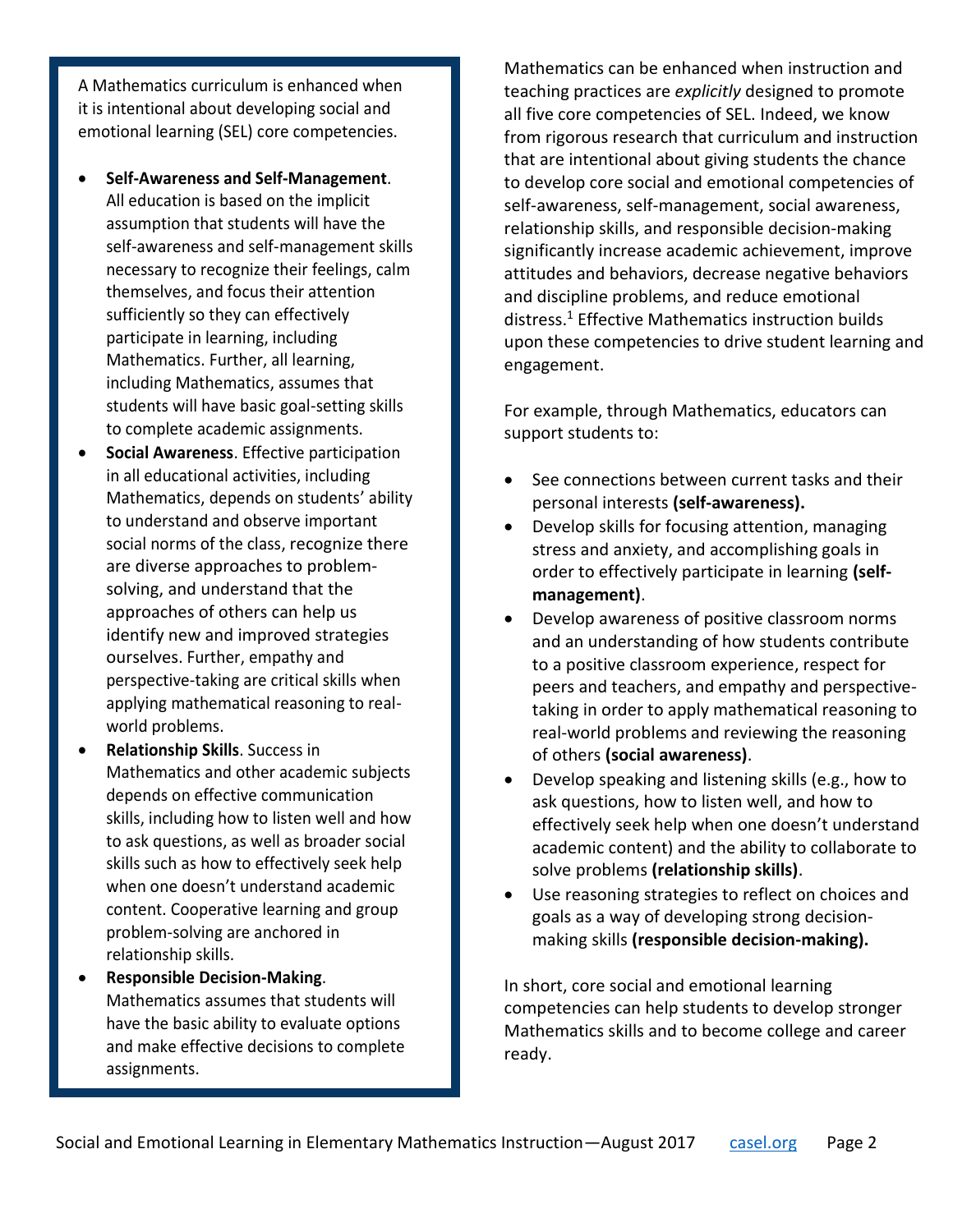### **Activities and Practices**

#### **Self-Awareness**

Students begin the school year or instructional unit by drawing what being a mathematician "looks and feels like" to them. Students are encouraged to add more affirmative language as they learn more math skills. Similar to a feeling chart with "Today, I feel like…," students would be encouraged to write or say, "As a mathematician, I feel… [satisfied that I solved this problem, curious or confused about that solution, etc.]."

During the first week of school, establish shared classroom rules and expectations and consequences so that students can see the impact of their own actions and behaviors on outcomes.

Lead a class activity that asks students to identify feelings they might have in situations involving mathematics using vocabulary (e.g., lead discussions using questions such as, "How would you feel if you solved an easy problem?," "Would you feel different or the same if you solved a harder problem?," "How would you feel if a friend was having a hard time in class?").

Set up small-group discussions that allow students to discuss how and why emotions can influence our behaviors (e.g., "What can happen when we get frustrated?," "What can happen when class or homework is challenging?").

Lessons/Activities **Lessons/Activities**

Use stories about mathematicians or stories that include puzzling scenarios to have students identify with a time they may have had the same feelings as a character and ask them to discuss in small groups (or draw a picture or write simple sentences in their journals) to describe how they handled those situations.

Read stories about clever protagonists who used math to solve problems, or about actual mathematicians, and discuss how they felt and why they took certain actions or behaved the way they did. Have students consider how they feel in similar scenarios (e.g., while solving math problems).

Ask students to identify their own personal interests, strengths, and weaknesses, including in math. Encourage them to use mathematical representations to elaborate (for example, "Graph what you feel like over the course of the day" or "Fill this hundreds grid to show how strong you feel at this particular skill.").

Routinely provide authentic feedback and also ask dialoguing questions that help students reflect on their own strengths and interests. e.g., "I can tell you're really enjoying this puzzle/problem. Can you tell me what about this puzzle/problem that makes you feel so excited/happy?," "I can tell you're really proud of how you did on this project. Can you tell me what about this you're most proud of?"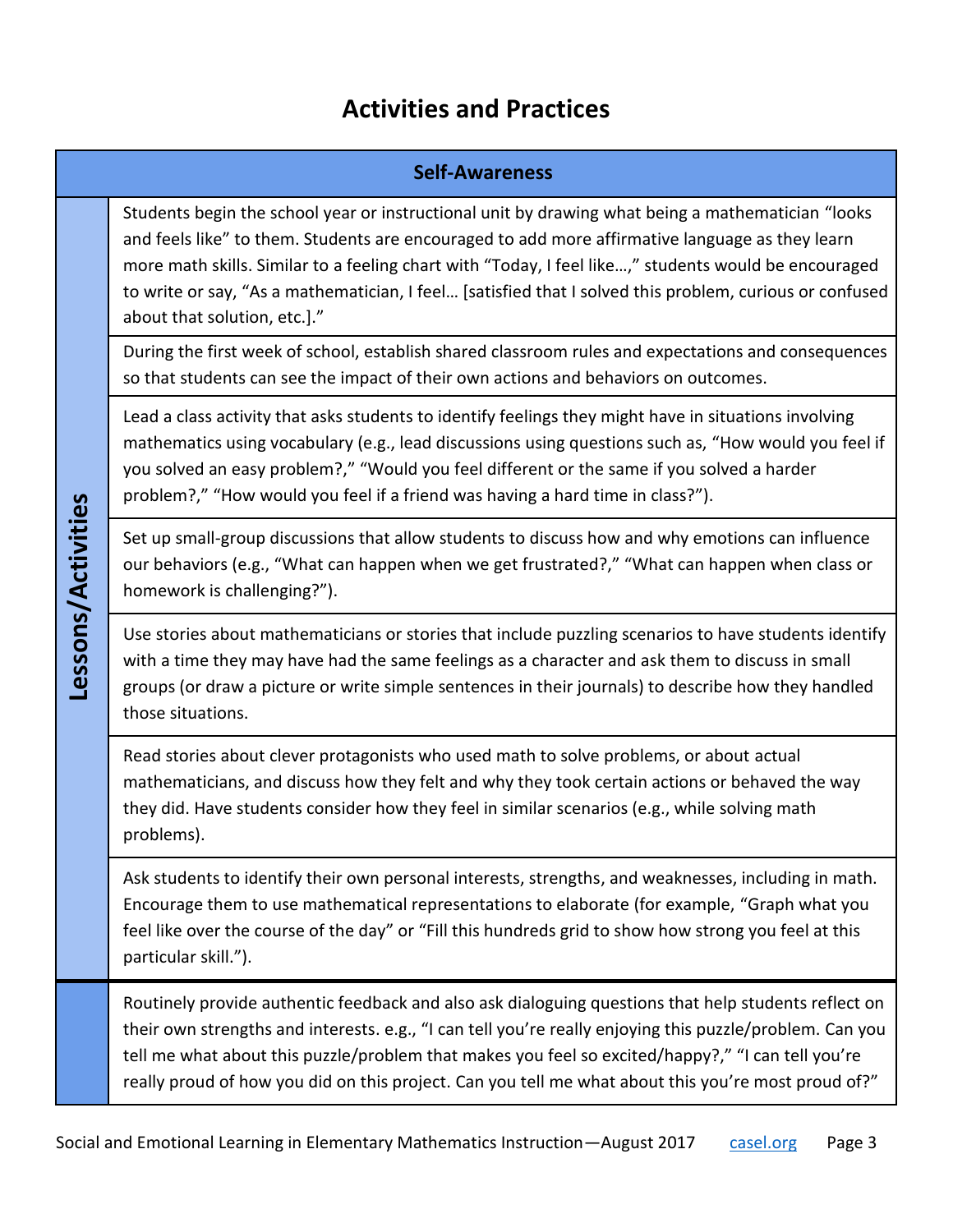Routinely give students the opportunity to reflect on when they have had success in math or what kinds of problems/puzzles they prefer. Also ask students why they like the types of materials they identified, e.g., "Why do you think you liked this problem, especially?," "Why do you think you like solving those kinds of problems/puzzles?," "Will you share with me the strategy that helped you solve this problem?".

Routinely tell students authentic reasons why you feel happy/optimistic for them and their future, including your optimism about their ability to succeed in a career in math, science, or technology. Encourage conversations about how they feel learning math will contribute to their success in the future.

**Teaching Practices**

**Teaching Practices** 

**Lessons/Activities**

Lessons/Activities

Create class roles and responsibilities that emphasize individual strengths, areas to improve, and personal goals. For example, students might be assigned the roles of organizing math manipulatives, arranging problem-solving stations, or displaying student work. Students might be asked to volunteer for specific roles and responsibilities, and the roles could be frequently rotated.

Establish shared classroom rules, expectations, and consequences so that students can see the impact of their own actions and behaviors on outcomes.

Create group projects—such as "future problem-solvers" or "math circles"—and help students develop appropriate strategies for providing feedback to each other if someone is not pulling his/her weight on the team.

#### **Self-Management**

Teach self-management techniques such as belly breathing, yoga positions, counting to ten, self-talk, relaxation exercises, or mental rehearsal to help students develop concrete techniques for managing their own stress or anxiety.

Have students brainstorm ways to motivate themselves. Use fraction bars and other linear diagrams to represent their targets (e.g., mood thermometers or progress lines). During a lesson, talk about how you motivate yourself—to keep yourself-going—when you might want to give up. Students can also be taught to self-assess progress toward their learning goals, a powerful strategy that promotes academic growth and should be an instructional routine in classrooms from grade 3-12 (teachers are clear about the learning target at earlier grades).

Lead discussions about positive ways we can express our feelings (e.g., talk to an adult or friend, put our feelings into words, draw a picture about how we feel), especially in response to classmates/situations. Examples: I like the way Chris helped me," "I was glad to help Juan with the presentation."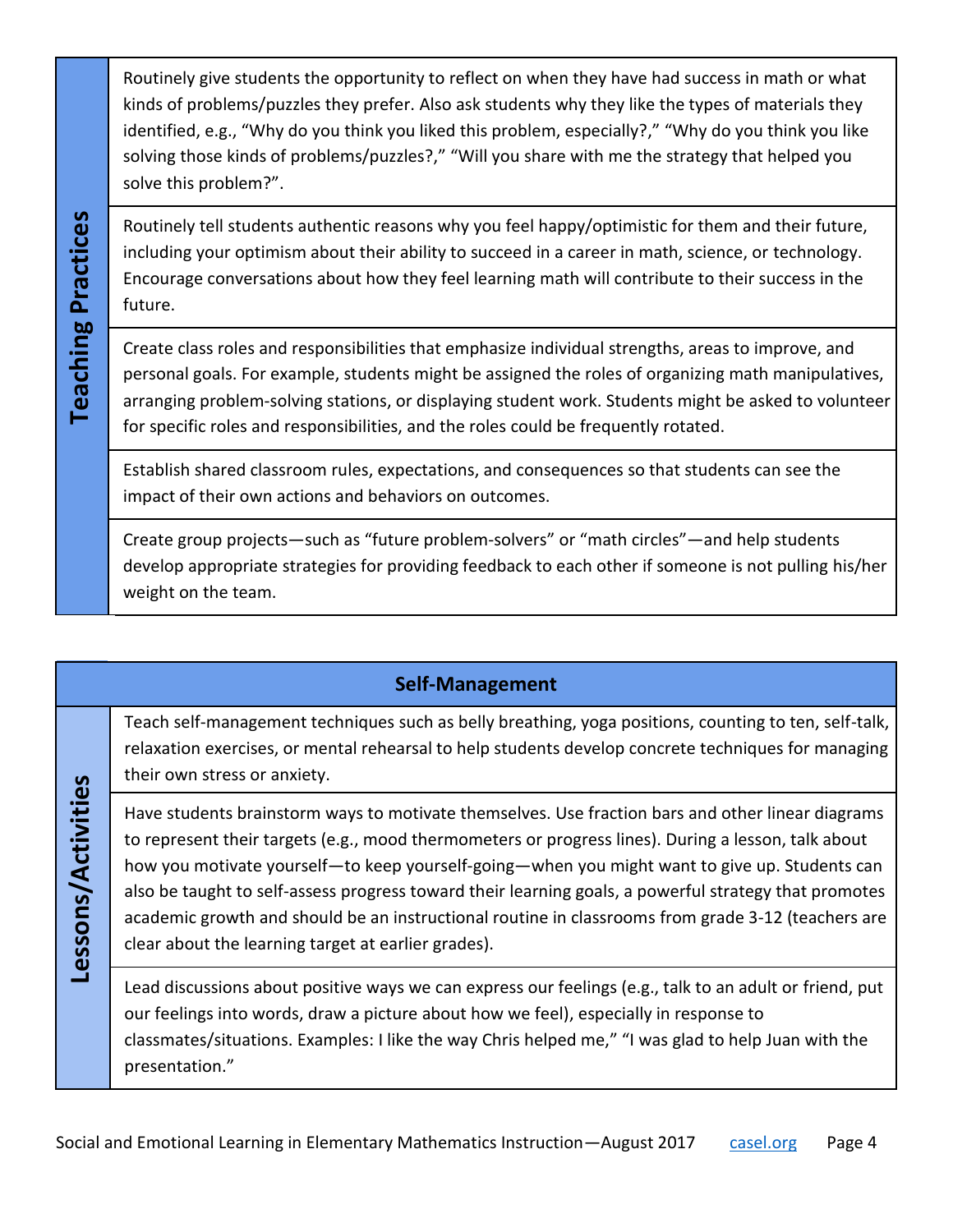|                           | Teach students a lesson on procedures for class transitions. Create classroom goals and monitor<br>progress over the course of several weeks. For example, have students create a graph that shows<br>progress at keeping the room neater.                                                                                                               |
|---------------------------|----------------------------------------------------------------------------------------------------------------------------------------------------------------------------------------------------------------------------------------------------------------------------------------------------------------------------------------------------------|
|                           | Lead a discussion that encourages students to reflect on barriers they may encounter when<br>completing an assignment (e.g., finding a computer) and that also help them think about ways they<br>can overcome them, including how to approach others for help (e.g., how to politely ask the teacher<br>for help).                                      |
|                           | Students can also be taught to self-assess progress toward their learning goals, a powerful strategy<br>that promotes academic growth and should be an instructional routine in classrooms from grade 4-<br>12.                                                                                                                                          |
|                           | Teach students a lesson on how to use certain equipment (such as computers or iPads) and other<br>resources appropriately. Use a lesson to establish rules for how equipment (e.g., printers or iPads)<br>should be put away.                                                                                                                            |
| <b>Teaching Practices</b> | As a teacher, consistently model effective self-management in an age-appropriate way for students<br>("I'm feeling a little frustrated, so I'm going to stop and take a breath, before I decide what to do<br>next.").                                                                                                                                   |
|                           | Routinely practice self-management techniques as regular part of the school day (e.g., start class<br>with a deep breathing exercise). Asking students to focus for a few moments or minutes on their<br>breathing helps them learn to focus their attention.                                                                                            |
|                           | Routinely use simple challenges to help students focus their attention (e.g., ring a chime to bring<br>students back to order after individual or group work, but ask them to quietly listen to the chime<br>until they can no longer hear it and then raise their hand, holding it up until all hands in the class are<br>raised).                      |
|                           | Give students authentic feedback for self-management (e.g., regulating their emotions by taking a<br>breath, or taking a break to think about a decision). For example, "I saw the way you used those<br>math tools appropriately, just now," "I saw you cross your arms so you would keep your hands to<br>yourself-you should be proud of yourself."). |
|                           | Give students support and/or authentic feedback for expressing emotions appropriately (e.g., "I<br>know you're angry at her right now for bumping into you. What are some calm ways you could tell<br>her what you're upset about?").                                                                                                                    |
|                           | Teachers can model expressing emotions by saying, "I feel sad, disappointed or worried when I<br>see you get so angry or"                                                                                                                                                                                                                                |
|                           | Establish a separate space in the classroom for individual self-management (e.g., a peace corner).                                                                                                                                                                                                                                                       |
|                           | Routinely teach students how to use resources appropriately (e.g., how to use calculators, rulers, and                                                                                                                                                                                                                                                   |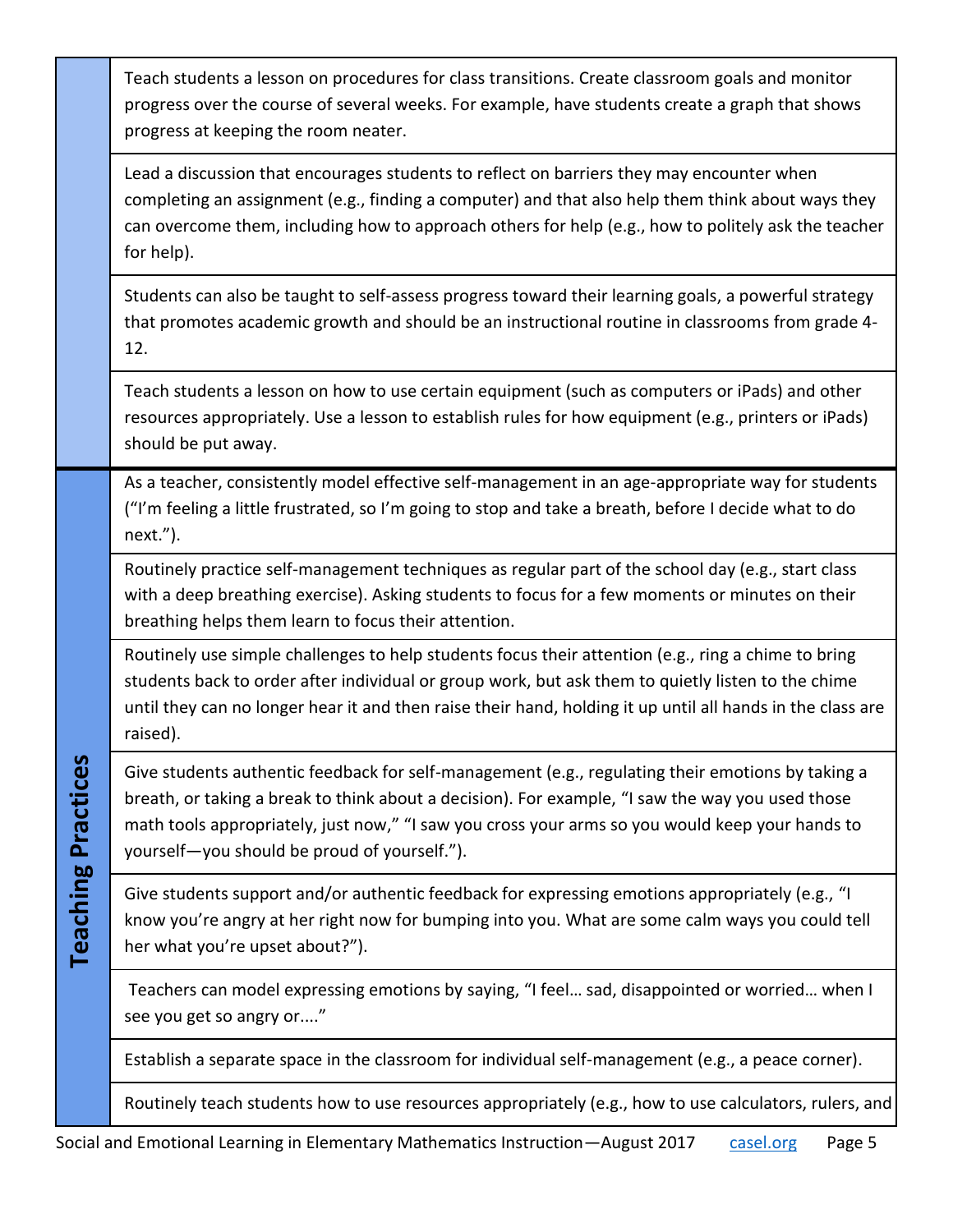other manipulatives).

Routinely ask students who they think might be able to help them in various situations, including if they need help with a math problem or using equipment.

Routinely notice and discuss with students when they persevere. Give authentic feedback when students persevere (e.g., "I noticed that you rearranged the math manipulatives, bars, until you found the solution," "I noticed you respectfully asked a peer for help and tried that suggestion," "I noticed that you looked at the chart to decide which strategy you could try next.").

Routinely encourage students to save a desired activity or experience (e.g., playing with a friend) until they have completed tasks or duties (e.g., until they have finished their homework).

| <b>Social Awareness</b> |                                                                                                                                                                                                                                                                                                                                                                                                                   |  |  |
|-------------------------|-------------------------------------------------------------------------------------------------------------------------------------------------------------------------------------------------------------------------------------------------------------------------------------------------------------------------------------------------------------------------------------------------------------------|--|--|
| Lessons/Activities      | Together with the class create shared classroom rules and expectations and consequences so<br>students can see the impact of their own actions and behaviors on outcomes.                                                                                                                                                                                                                                         |  |  |
|                         | Lead a discussion about taking different approaches to problem solutions, identifying feelings and<br>thoughts of others who adopt these strategies.                                                                                                                                                                                                                                                              |  |  |
|                         | Tell stories about famous mathematicians who showed respect for each other within the discipline<br>(e.g., Blaise Pascal and Pierre de Fermat). Use examples of communication between thinkers to show<br>how to have disagreements without insult.                                                                                                                                                               |  |  |
|                         | Ask students to draw a picture (or ask them to respond with short answers on a worksheet) to show<br>how they try to be helpful in their families or with their peers, especially in learning or math contexts<br>(e.g., teaching a younger sibling how to count, teaching a friend how to solve a math problem).                                                                                                 |  |  |
|                         | Organize a class service project to examine and address a community issue. Use math to examine the<br>issue and develop a budget and timeline for a service project.                                                                                                                                                                                                                                              |  |  |
|                         | Morning meetings can be used to involve students in sharing and recognizing that others have<br>different experiences, which develops empathy and appreciation for differences and similarities.<br>Encourage the use of quantities and numerical relationships within these reflections. Routinely ask<br>questions in different situations that make the point that we all are similar and we all are different |  |  |
|                         | Use cooperative learning and project-based learning strategically during math (reflecting<br>thoughtfully and intentionally on the composition of groups) to build diverse working groups. Be<br>careful not to put overly dominant/aggressive children in small groups with overly shy/timid children.<br>Be sure that students have the SEL skills to work productively in a group.                             |  |  |
|                         | Routinely reflect with students on shared classroom rules, expectations, and consequences so                                                                                                                                                                                                                                                                                                                      |  |  |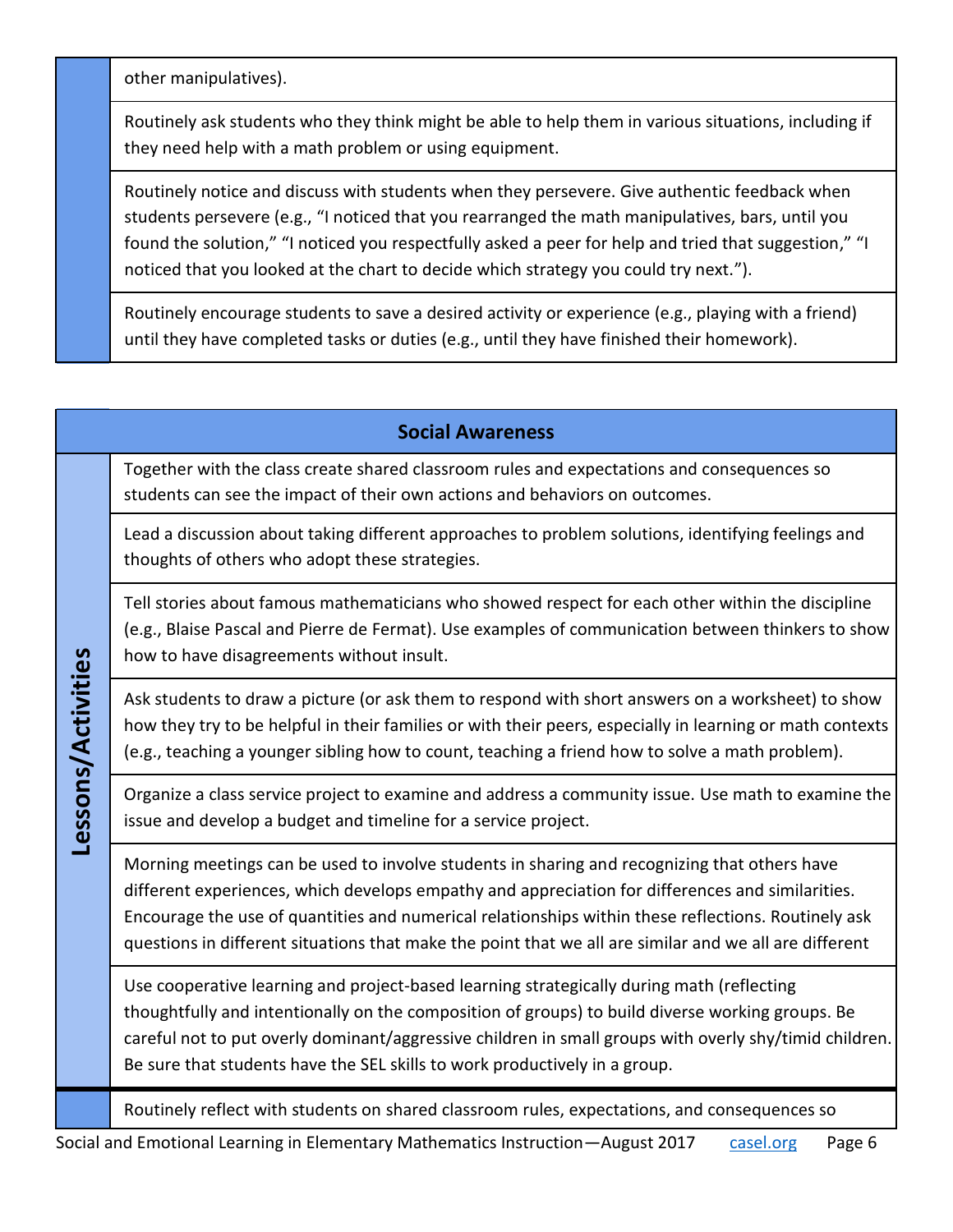students can see the impact of their own actions and behaviors on outcomes. A class meeting can be an effective way to facilitate this reflection activity.

Routinely ask students to talk about the kinds of problems and puzzles they like to solve and why, so that students can begin to see the ways in which other students have similar or different preferences and learn from each other about why other concepts and problem-solving approaches are interesting. Utilize games that require math skills and promote working together to solve them.

Routinely provide students with opportunities to reflect (in journals or in small groups) how they feel in different situations, especially after solving challenging or multistep problems.

Model and routinely promote a rule or norm of treating others the way you would want to be treated.

**Teaching Practices Teaching Practices**

When there is a difference of opinion among students (perhaps over solution strategies), allow them to reflect on how they are feeling and then share with a partner or in a small group—to be heard but also to listen to how others feel differently, and why, in the same situation.

Build respect for diversity in the classroom by having students share their different perspectives on situations or solution strategies.

Consistently model respect and enthusiasm for learning about diversity. Seek out and show enthusiasm for stories about mathematicians and other professionals who use math from many different cultures. Show enthusiasm for learning about different cultures.

Routinely Identify and celebrate characters in books and stories who contributed to their communities using math and math-based skills. List their contributions and ways they contributed to the common good.

Give feedback to students in authentic ways when they are respectful toward others. Encourage students to identify how they feel when they were respectful or supportive of another person, or when others are respectful or supportive of them.

Ask routine questions throughout the day to draw attention to how students' behavior is affecting those around them. Model concern for the well-being of others.

#### **Relationship Skills**

Teach lessons to develop communication skills (e.g., how to speak loudly and clearly so that others can hear) as they present solutions.

Teach lessons on effective listening (e.g., how can we show that we are listening?) and give students a chance to practice listening, taking turns in pair shares. Have students follow each other with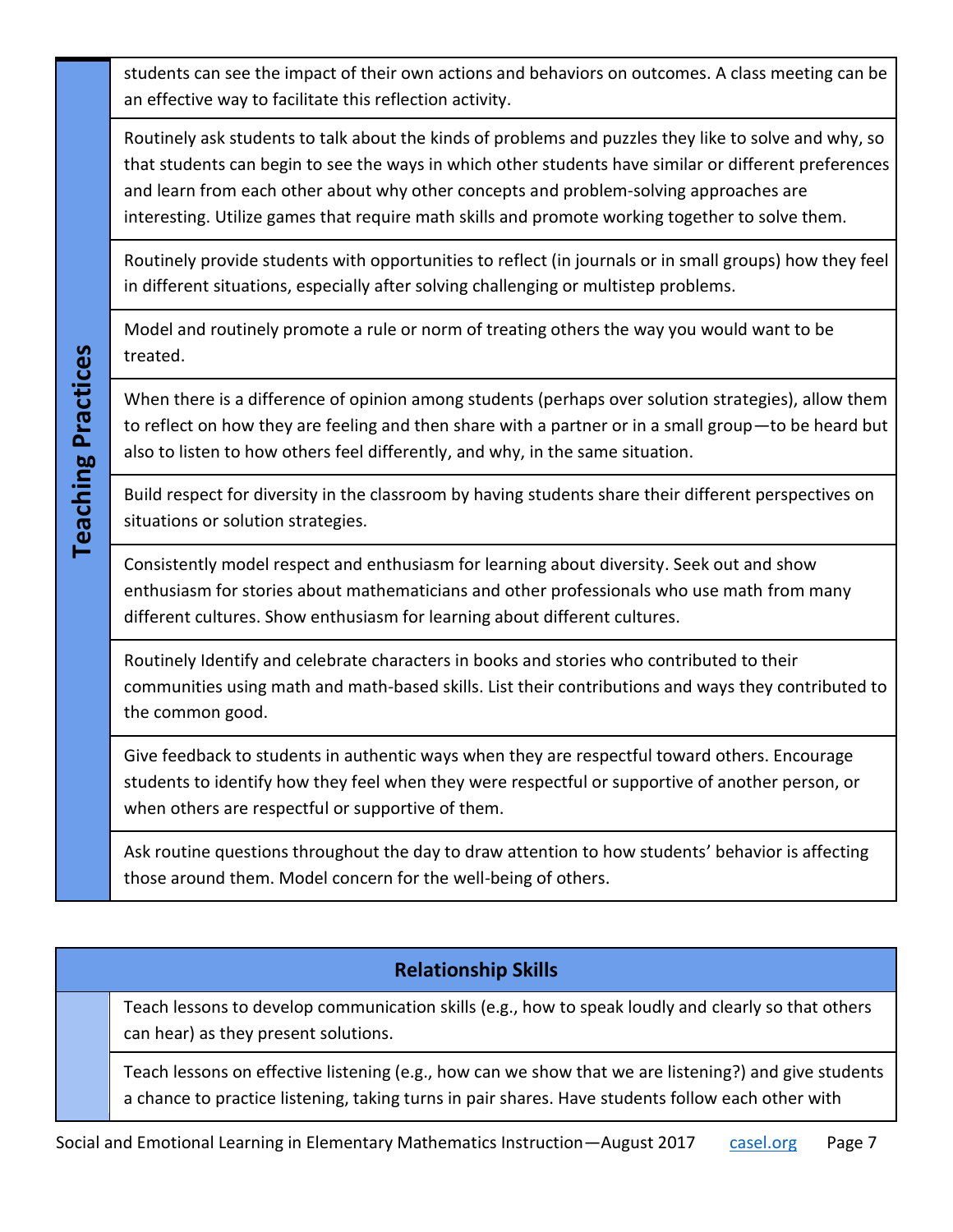| Lessons/Activities               | responses to what the last student said, e.g. "I heard you say, 'The next number in the sequence<br>is'"                                                                                                                                                                                                                                                                                                                                                                                                                                                                                                   |
|----------------------------------|------------------------------------------------------------------------------------------------------------------------------------------------------------------------------------------------------------------------------------------------------------------------------------------------------------------------------------------------------------------------------------------------------------------------------------------------------------------------------------------------------------------------------------------------------------------------------------------------------------|
|                                  | Teach lessons on nonverbal classroom signals to encourage listening. For example, the class might<br>use common hand signals to show agreement, to request clarification, or to recognize a different<br>strategy.                                                                                                                                                                                                                                                                                                                                                                                         |
|                                  | Teach lessons on how to ask a peer or teacher for help. Brainstorm with students the most effective<br>ways to request help. Brainstorm and practice ways to say "thank you." Also teach students how to<br>apologize sincerely when frustrated, especially when students express frustration inappropriately.                                                                                                                                                                                                                                                                                             |
|                                  | Use stories about mathematicians and mathematics-based situations as an opportunity to talk about<br>problems characters face and how to resolve intellectual disagreements peacefully                                                                                                                                                                                                                                                                                                                                                                                                                     |
| Practices<br><u>ဗ</u><br>Teachii | Use team-based, collaborative teaching practices such as cooperative learning and project-based<br>learning to provide students with frequent opportunities to develop and routinely practice<br>communication, social, and assertiveness skills. Be very intentional when creating groups to balance<br>students so there are natural leaders who can inspire the others they are working with. Be careful<br>not to put overly intimidating/aggressive children on the same teams with overly shy/timid children,<br>and continually monitor to ensure that teams are working together in positive ways. |
|                                  | Give students opportunities to practice social skills in small groups and project-based learning<br>activities.                                                                                                                                                                                                                                                                                                                                                                                                                                                                                            |
|                                  | Give students authentic feedback anytime they work well with others. Thank students whenever<br>they listen well and tell them specifically what they did well. Give students authentic feedback for<br>resolving conflicts peacefully.                                                                                                                                                                                                                                                                                                                                                                    |
|                                  | Establish morning meetings to give students the opportunity to take turns interacting with each<br>other and practicing speaking and listening skills                                                                                                                                                                                                                                                                                                                                                                                                                                                      |
|                                  | Model and reinforce effective communication, relationship skills, and conflict-resolution skills.                                                                                                                                                                                                                                                                                                                                                                                                                                                                                                          |
|                                  | Establish a conflict-resolution process to be used any time there is a conflict within the class.                                                                                                                                                                                                                                                                                                                                                                                                                                                                                                          |
|                                  | Give students support and guidance as needed when they are working through a conflict. Ask<br>nonjudgmental questions about what happened and what the students might do differently to avoid<br>the conflict.                                                                                                                                                                                                                                                                                                                                                                                             |
|                                  | Use collaborative work groups (e.g., cooperative learning projects or project-based learning) to<br>reinforce the importance of working together to solve problems and achieve goals                                                                                                                                                                                                                                                                                                                                                                                                                       |

T

٦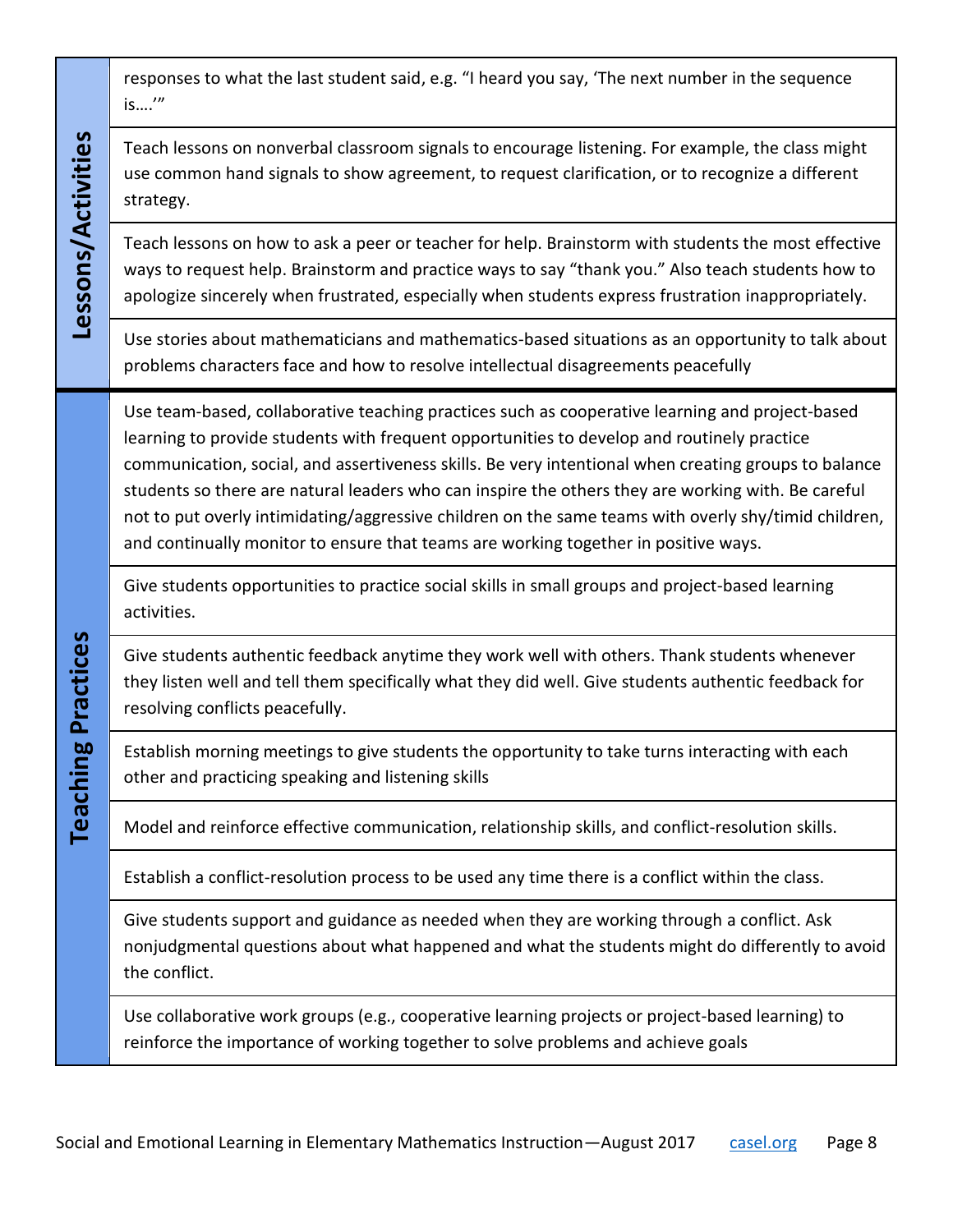|                           | <b>Responsible Decision-Making</b>                                                                                                                                                                                                                                                                                                                                                                           |
|---------------------------|--------------------------------------------------------------------------------------------------------------------------------------------------------------------------------------------------------------------------------------------------------------------------------------------------------------------------------------------------------------------------------------------------------------|
| Lessons/Activities        | Use a lesson to teach students a simple formula for making good decisions (e.g., stop, calm down,<br>identify the choice to be made, consider the options, make a choice and do it, how did it go?). Post<br>the decision-making formula in the classroom.                                                                                                                                                   |
|                           | Routinely encourage students to use the decision-making formula anytime they face a choice (e.g.,<br>whether to finish homework or go out with a friend). Support students through the steps of making a<br>decision anytime they face a choice or decision. Simple choices like "Which tool should I use to<br>measure this angle?" or "Do I need a calculator for this problem?" are good places to start. |
|                           | Routinely walk students through the decision-making formula anytime there is a discipline issue-to<br>think about the decision they faced, how their choice resulted in a problem, and how they might<br>choose differently if they had it to do over again.                                                                                                                                                 |
|                           | Use graphic representations to illustrate decisions (flow chart, relationship of decisions over time) or<br>translate decision chains into symbolic expressions (goals + patience = success $\mathbb{B}$ + $\triangleright$ = $\bigcirc$ ; older<br>students may use variables, e.g., $X + Y = Z$ ).                                                                                                         |
|                           | Use context-based problems to practice decision-making. Lessons that include budgets, scaling<br>recipes for uncertain numbers of guests, and other such open-ended problems are useful.                                                                                                                                                                                                                     |
|                           | Use simple data analysis (in graphs and tables) to examine larger-scale and ethical situations such as<br>the amount of paper waste in the neighborhood or how much money is spent on electronics every<br>year.                                                                                                                                                                                             |
|                           | Use rich math problems that demand group effort. Before proceeding, have students discuss norms<br>for mathematical collaboration. Have them answer questions about what they like to do and say<br>while working in groups or how they think others can act to make the group work well.                                                                                                                    |
|                           | Routinely model good decision-making.                                                                                                                                                                                                                                                                                                                                                                        |
| <b>Teaching Practices</b> | Support students through the steps of making a decision anytime they face a choice or decision.<br>Simple choices like "Which tool should I use to measure this angle?" or "Do I need a calculator for<br>this problem?" are good places to start. Have students make a list of possible tools to reach the<br>learning target before they start working on a specific math problem.                         |
|                           | Give students authentic, specific, and timely feedback for making good decisions so they can<br>reproduce the action in another context.                                                                                                                                                                                                                                                                     |
|                           | Examine problem or moral situations in stories and consider other alternatives and impacts. Lead<br>students through the exercise of quantifying the situations, e.g., "How many people helped during<br>the problem?" or "How long/how many days did the situation last?"                                                                                                                                   |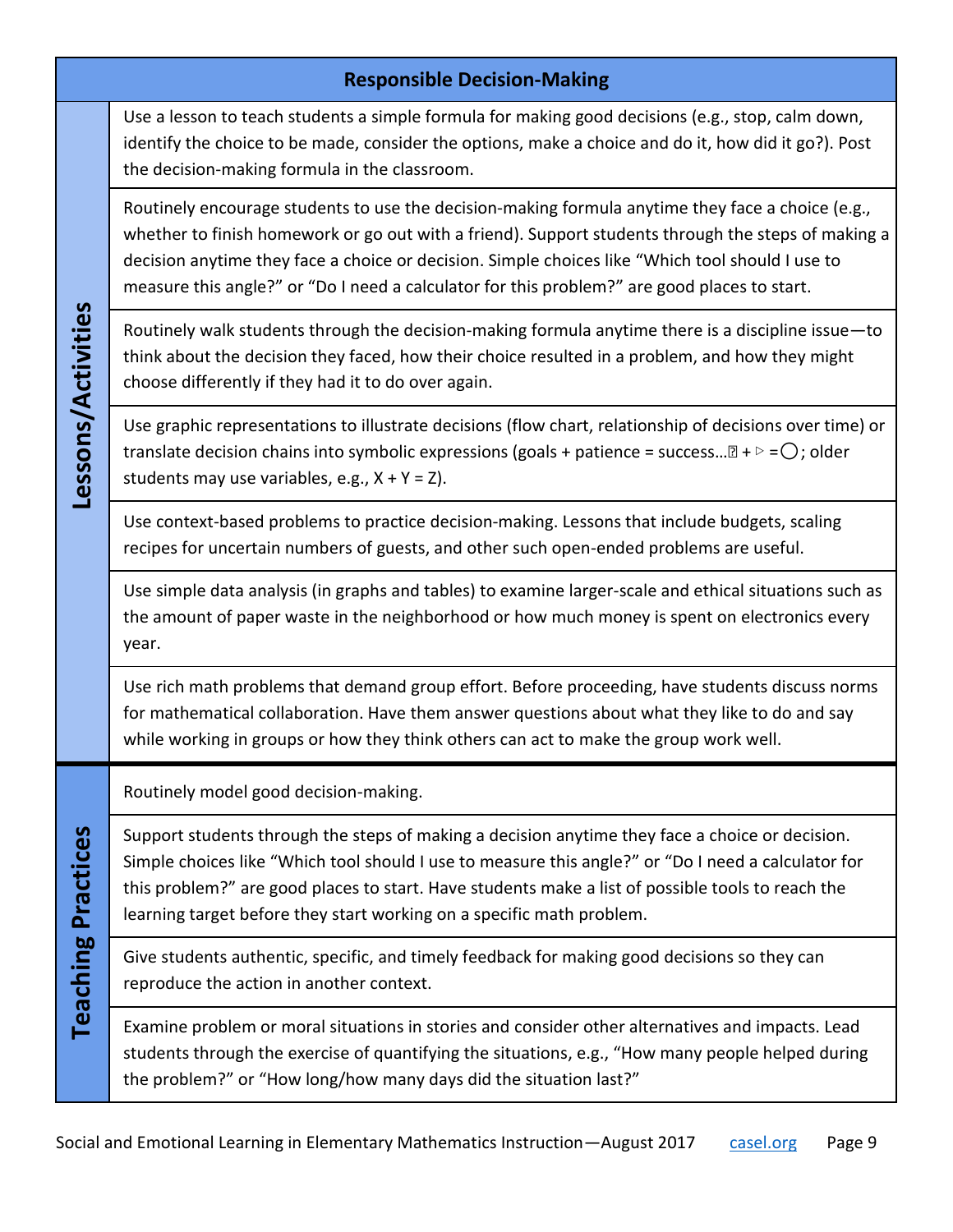Develop and enforce class rules and shared norms, discussing them routinely.

Help students understand logical consequences, discussing them frequently and whenever appropriate.

Encourage students to reflect on how they approached mathematics "today," including in journals or pair shares. Ask them to include how their choices could be repeated if successful or improved in order to be more successful.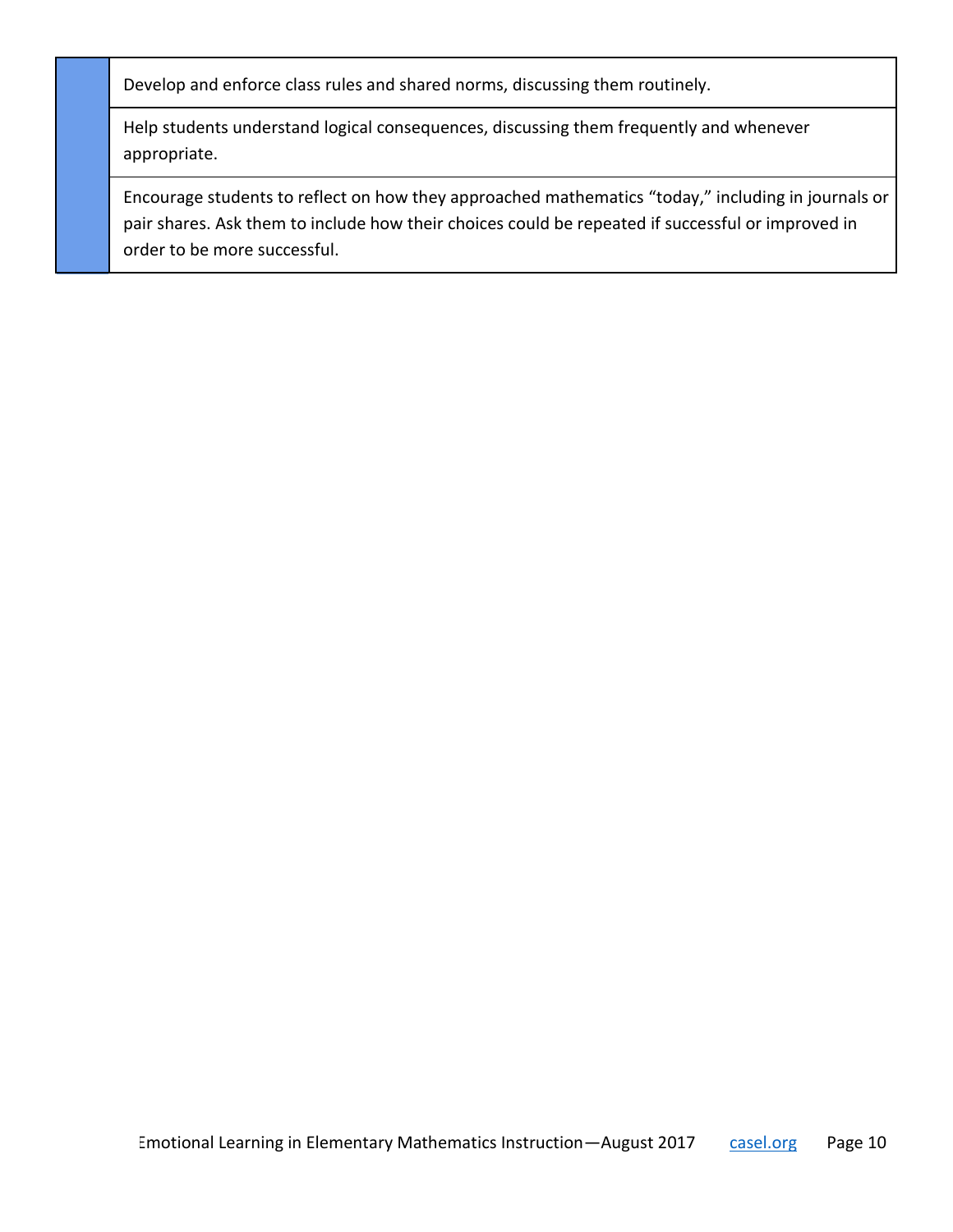## **Activity and Task Sources<sup>2</sup>**

| Core<br>Common<br>Understanding    | <b>Think Math - CCSS Mathematical Practices</b><br>This site is set up much like Wikipedia. This page briefly describes the Standards for Mathematical<br>Practice that are part of the Common Core State Standards for Mathematics. At the bottom of the<br>page are links to pages that describe each of the Standards for Mathematical Practice in greater<br>detail and provide an example of what each might look like at the elementary level.                                                                                                                                                             |
|------------------------------------|------------------------------------------------------------------------------------------------------------------------------------------------------------------------------------------------------------------------------------------------------------------------------------------------------------------------------------------------------------------------------------------------------------------------------------------------------------------------------------------------------------------------------------------------------------------------------------------------------------------|
|                                    | Differences between, and connections between Content and Practice Standards<br>This page explains ways in which the Mathematical Practices and the Content Standards are<br>intended to work collaboratively in the Common Core State Standards for Mathematics.                                                                                                                                                                                                                                                                                                                                                 |
|                                    | <b>Hunt Institute Common Core State Standards Videos</b><br>These videos were developed to help teachers, policymakers, and parents understand the Common<br>Core State Standards and the ways in which they will impact teaching and learning. There is a group<br>of general videos introducing the Common Core State Standards and a more detailed group of videos<br>focused specifically on the Mathematics Standards. The video The Importance of Mathematical<br>Practices introduces the Standards for Mathematical Practice and their importance in the Common<br>Core State Standards for Mathematics. |
| Practices<br>cher<br>Tasks and Tea | <b>YouCubed (at Stanford University)</b><br>"Our main goal is to inspire, educate and empower teachers of mathematics, transforming the latest<br>research on math learning into accessible and practical forms." This site is a source for brain science,<br>tools for developing math-minded culture in the classroom, including abundant ideas and resources<br>for connecting mathematics and growth mindsets.                                                                                                                                                                                               |
|                                    | <b>Dan Meyer: Math Class Needs a Makeover</b><br>In this TEDx talk, Dan Meyer says, "I teach high school math. I sell a product to a market that doesn't<br>want it but is forced by law to buy it." He demonstrates his adaptations of curriculum materials to<br>create learning opportunities and immerse students in becoming "patient problem solvers." He ends<br>the talk with five ways teachers can assist in this process, including, "Be less helpful."                                                                                                                                               |
|                                    | <b>Illustrative Mathematics</b><br>This site contains sample tasks and problems, referred to as "illustrations," for the Common Core<br>State Standards in Mathematics. It also includes a section on the Standards for Mathematical<br>Practice.                                                                                                                                                                                                                                                                                                                                                                |
|                                    | <b>Inside Mathematics</b><br>This site includes resources and videos illustrating the Standards of Mathematical Practice, including<br>descriptions of what each practice might look like in the classroom and videos illustrating that<br>practice at different grade levels.                                                                                                                                                                                                                                                                                                                                   |